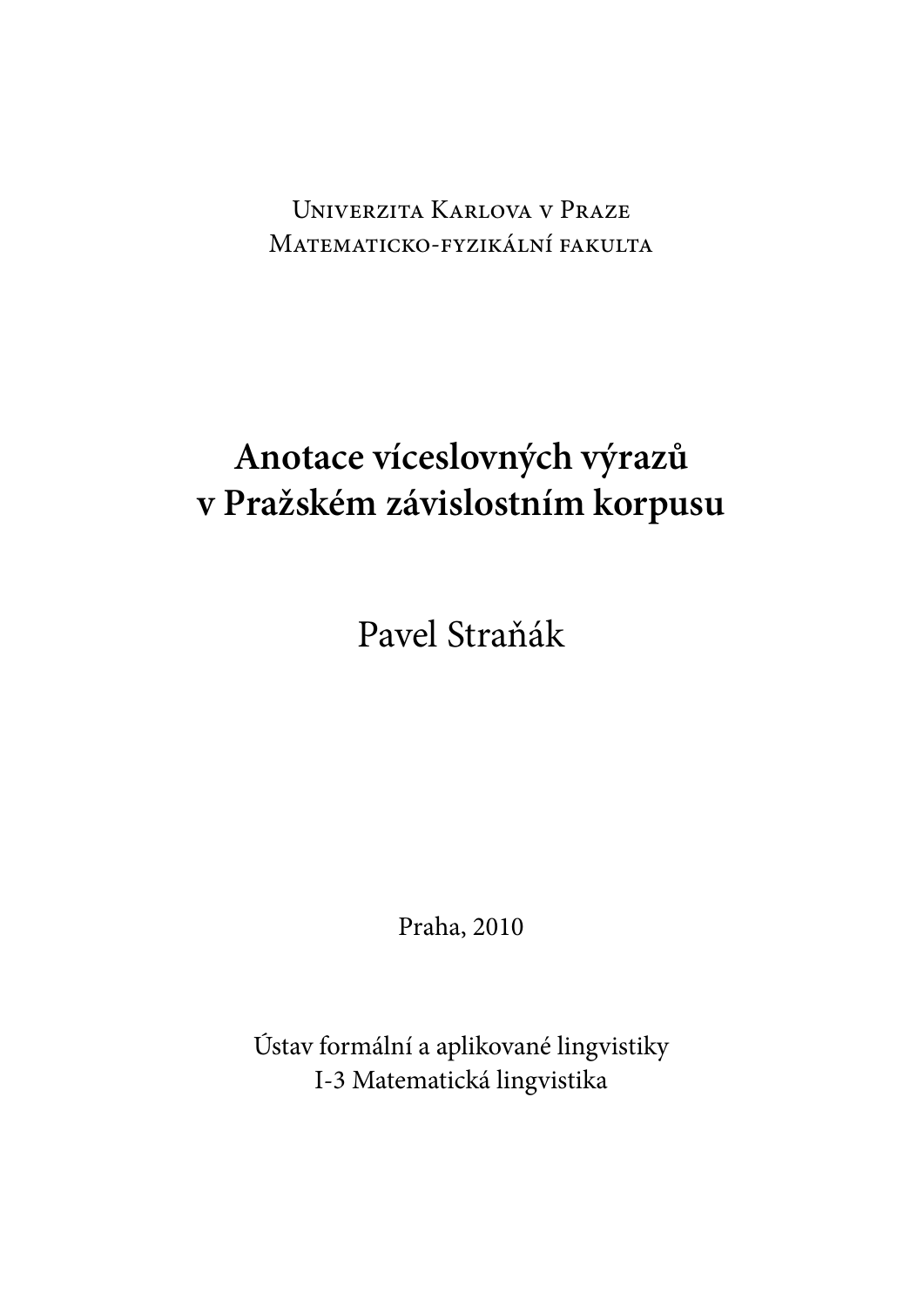Disertační práce byla vypracována v rámci doktorského studia na Ústavu formální a aplikované lingvistiky Matematicko-fyzikální fakulty Univerzity Karlovy v Praze v letech 2002 až 2010.

| Uchazeč:            | Pavel Straňák                                                                                                                                                                                                                                                               |
|---------------------|-----------------------------------------------------------------------------------------------------------------------------------------------------------------------------------------------------------------------------------------------------------------------------|
| Školitel:           | Prof. RNDr. Jan Hajič, Dr.                                                                                                                                                                                                                                                  |
| Školicí pracoviště: | Institute of Formal and Applied Linguistics,<br>Faculty of Mathematics and Physics,<br>Charles University in Prague                                                                                                                                                         |
| Oponenti:           | Doc. PhDr. Karel Pala, CSc.,<br>Masarykova Univerzita,<br>Fakulta informatiky,<br>Botanická 68a<br>602 00 Brno<br>Pavel Pecina, PhD.<br>Centre for Next Generation Localisation<br><b>School of Computing</b><br>Dublin City University<br>Glasnevin<br>Dublin 9<br>Ireland |

Předsedkyně OR I-3: Prof. PhDr. Jarmila Panevová, DrSc.

#### Autoreferát byl rozeslán dne

Obhajoba se koná dne 23. září. 2010 v hodin před komisí pro obhajoby disertačních prací oboru I-3 Matematická lingvistika na Matematicko-fyzikální fakultě UK, Malostranské nám. 25, Praha 1, místnost S1 (4. patro).

S doktorskou disertační prací je možno seznámit se na studijním oddělení doktorského studia, Ke Karlovu 3, Praha 2.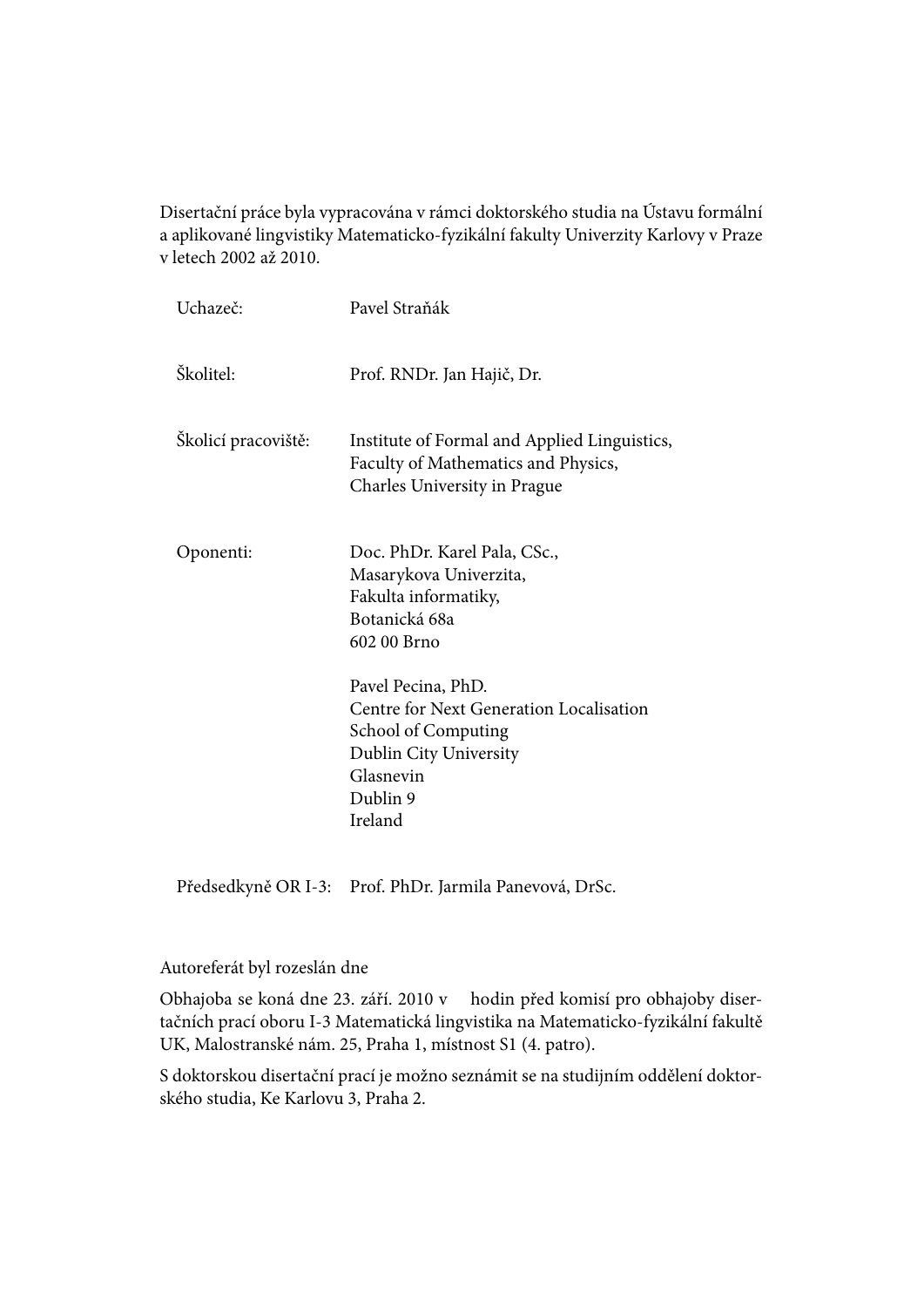CHARLES UNIVERSITY IN PRAGUE FACULTY OF MATHEMATICS AND PHYSICS

# **Annotation of Multiword Expressions in the Prague Dependency Treebank**

Pavel Straňák

Prague, 2010

Institute of Formal and Applied Linguistics I-3 Mathematical Linguistics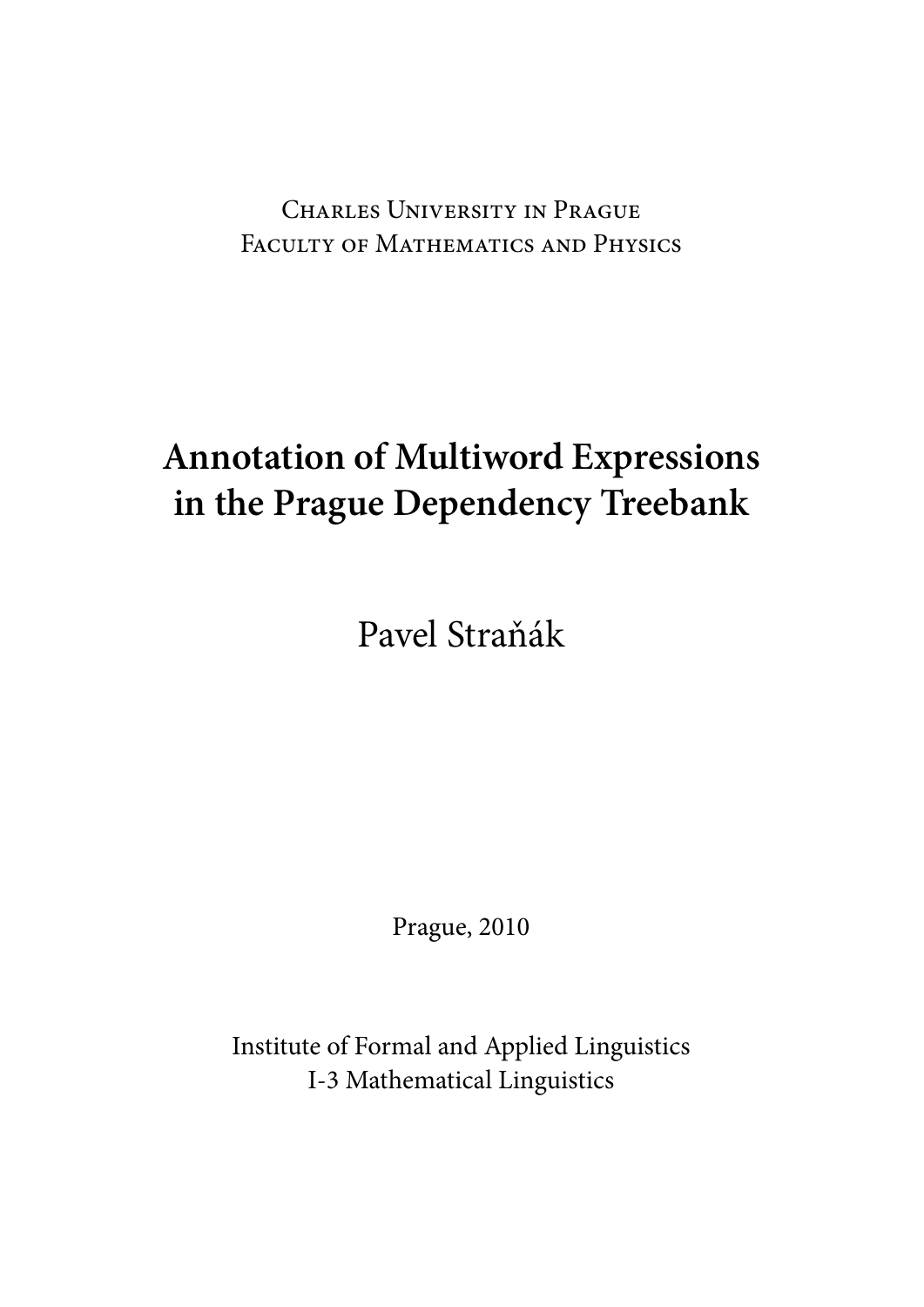The results comprised in the thesis were obtained within the candidate's doctoral studies at the Faculty of Mathematics and Physics, Charles University in Prague (MFF UK) during the years 2002–2010.

| Pavel Straňák                                                                                                                                             |
|-----------------------------------------------------------------------------------------------------------------------------------------------------------|
| Prof. RNDr. Jan Hajič, Dr.                                                                                                                                |
| Institute of Formal and Applied Linguistics,<br>Faculty of Mathematics and Physics,<br>Charles University in Prague                                       |
| Doc. PhDr. Karel Pala, CSc.,<br>Masaryk University,<br>Faculty of Informatics,<br>Botanická 68a<br>602 00 Brno<br>Czech Republic                          |
| Pavel Pecina, PhD.<br>Centre for Next Generation Localisation<br><b>School of Computing</b><br>Dublin City University<br>Glasnevin<br>Dublin 9<br>Ireland |
|                                                                                                                                                           |

I-3 Board Chair: Prof. PhDr. Jarmila Panevová, DrSc.

The summary was disseminated on

The thesis defence will be held on September 23, 2010 at in the building of MFF UK, Malostranské nám. 25, Praha 1, room S1 (4th floor).

The thesis is available at the Study and Students' Affairs Division, Ke Karlovu 3, Praha 2.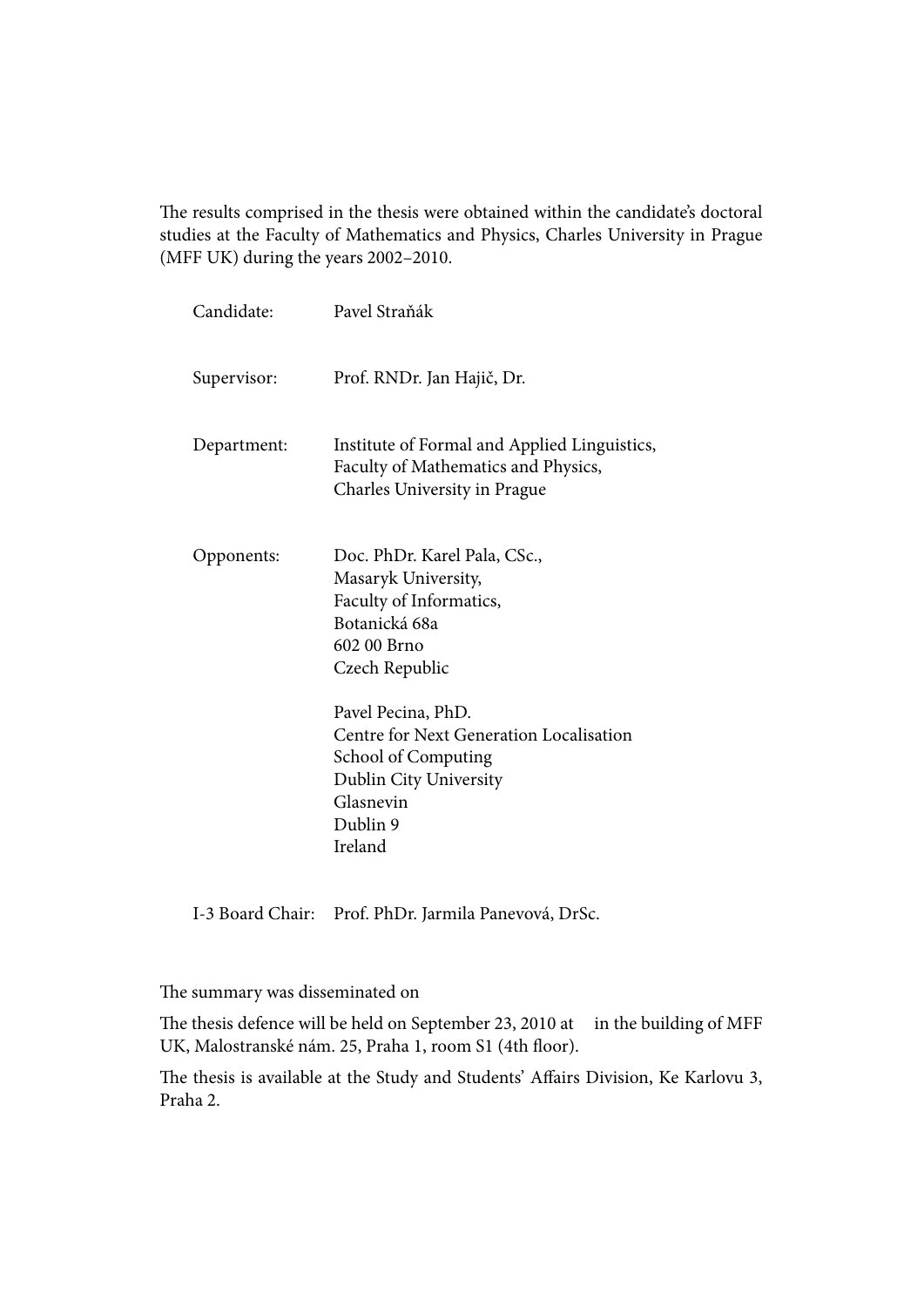## **1 Introduction**

In our project we annotate all occurrences of MWEs (including named entities, see below) in PDT 2.0. When we speak of **multiword expressions** we simply mean "idiosyncratic interpretations that cross word boundaries" (Sag et al., 2002). We do not inspect various types of MWEs, because in this project, we are not concerned with their grammatical attributes. We only want to identify them. Once there is a lexicon with them and their occurrences annotated in a [corpus, the des](#page-18-0)cription and classification of MWEs can take place, but that is a new, different project.

We distinguish a special type of MWEs, for which we are mainly interested in its type, during the annotation: **named entities (NE)**. Treatment of NEs together with other MWEs is important, because syntactic functions are more or less arbitrary inside a NE (consider an address with phone numbers, etc.) and so is the assignment of semantic roles. That is why we need each NE to be combined into a single node, just like we do it with MWEs in general.

For the purpose of annotation we have built a repository of MWEs, which we call SemLex. We have built it using entries from some existing dictionaries, but it was significantly enriched during the annotation in order to contain every MWE that was annotated.

## 2 S-Data – The design and the PML schema

We decided to create a stand-off layer for any additional annotations that use nodes of existing trees and create some new units, while linking these new units to entries from an annotation lexicon. Since PDT 2 uses the PML format, our obvious choice was to design an additional PML layer.

s-data means s-layer PML files and the PML schema of these files. The idea behind s-data design is to have a simple way to store additional "sense" annotations over any layer of PDT. The annotations are stored as a set of "sense" nodes. Each s-node contains a link to a sense repository (annotation lexicon) and a set of references to nodes (m-, a- or



Figure 1: Relation of s-layer to PDT and SemLex

t-) that correspond to an instance of the sense.

The design of s-data is quite universal. S-files can be used to provide additional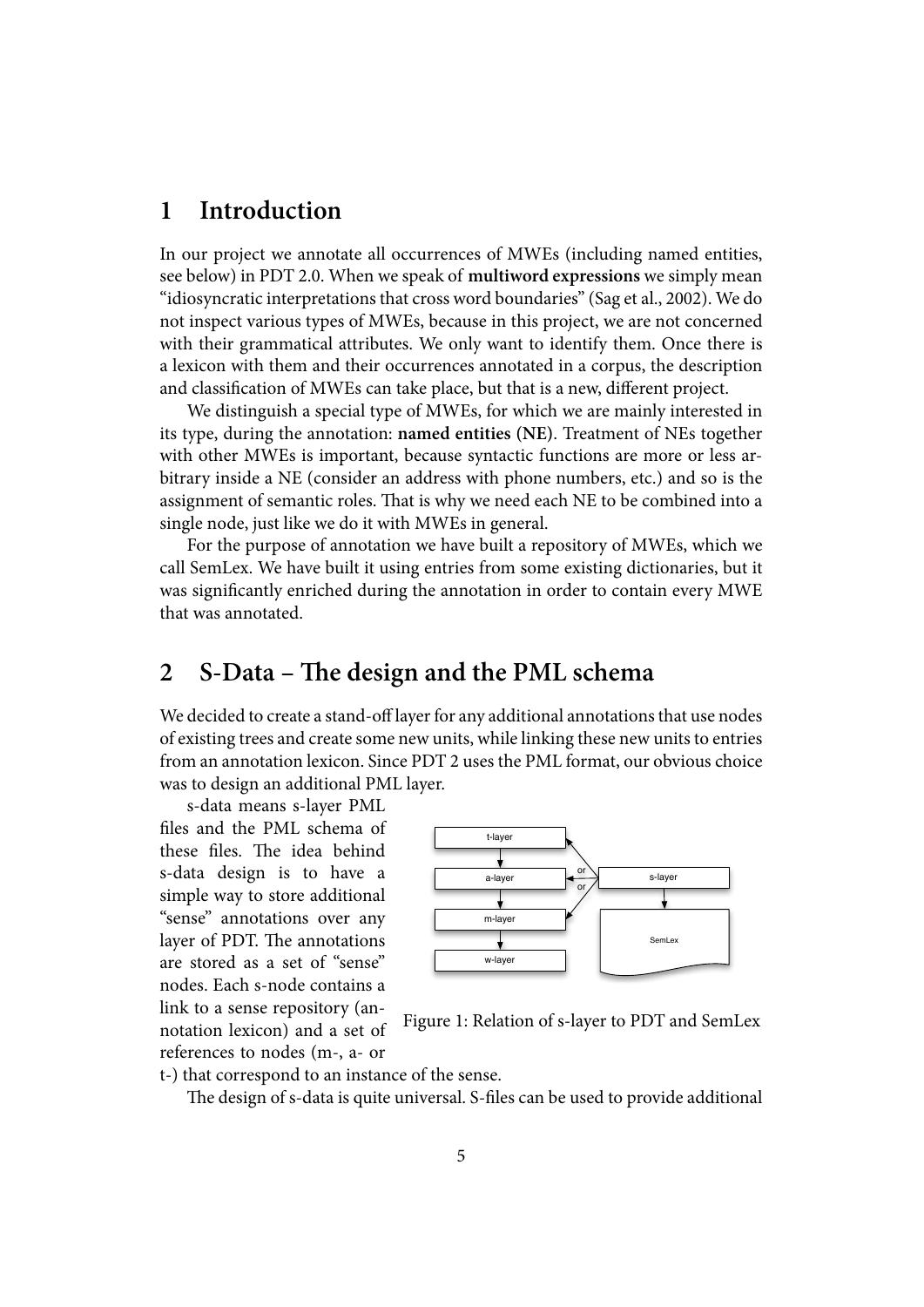annotations over any PML files that contain nodes thati have an attribute ID. The sense repository (annotation lexicon) can be any dictionary that provides IDs for the entries.

The PML schema of s-data is also not too complex: the elements reference in the beginning say that s-files can use references to nodes defined in m-data, a-data, or t-data, and in SemLex. Then there is a definition of the main structure of an sfile: the root element sdata with the child meta for metadata about the annotation and the child wsd for the annotation itself. The annotation, i.e. content of the wsd element, is defined as a sequence of sm-, sa-, or st-nodes. Those nodes are units that refer to nodes in m-, a- or t-files to define their extent, as described below. The whole sequence must contain nodes of only one of these types, because we cannot think of annotation that would require mixing references to m-nodes, a-nodes and t-nodes.

Listing 1: An st-node that identifies two nodes in a t-tree as a SemLex entry with ID #institution – a named entity of the type 'institution'.

```
< s t i d =" s−mf930709 −001−l 6 1 " >
  < l e x i c o n −id > s ## i n s t i t u t i o n < / l e x i c o n −id >
   <tnode.rfs>
      <LM> t # t−mf930709 −001−p3s1Bw14 < /LM>
      <LM> t # t−mf930709 −001−p3s1Bw15 < /LM>
   \langle t n o de . r f s >\langle st >
```
## **3 Visualisation using SemAnn**

The visualisation of annotated files in SemAnn (see Figure 3) has the advantage of showing whole text with all the MWEs clearly marked in a single glance. Seeing the whole text is very important, because context is crucial to distinguish some MWEs from isomorphic syntactic constructions that are fully tran[sp](#page-9-0)arent and have usually very different meaning. Seeing the MWE itself isolated, it may be quite challenging to come up with the meaning, even if one knows it immediately when the MWE is in context. Take *nohy postele* for example.<sup>1</sup>

Integration of the SemLex browser is also beneficial, because it allows fast and convenient lookup of annotated MWEs in SemAnn.

There are, however, also some drawb[ac](#page-5-0)ks of this "full plain text of an article" approach:

<span id="page-5-0"></span><sup>&</sup>lt;sup>1</sup>As a transparent syntactic construction, it means the legs of a bed. As an idiom it means the part of a bed, where one puts one's legs.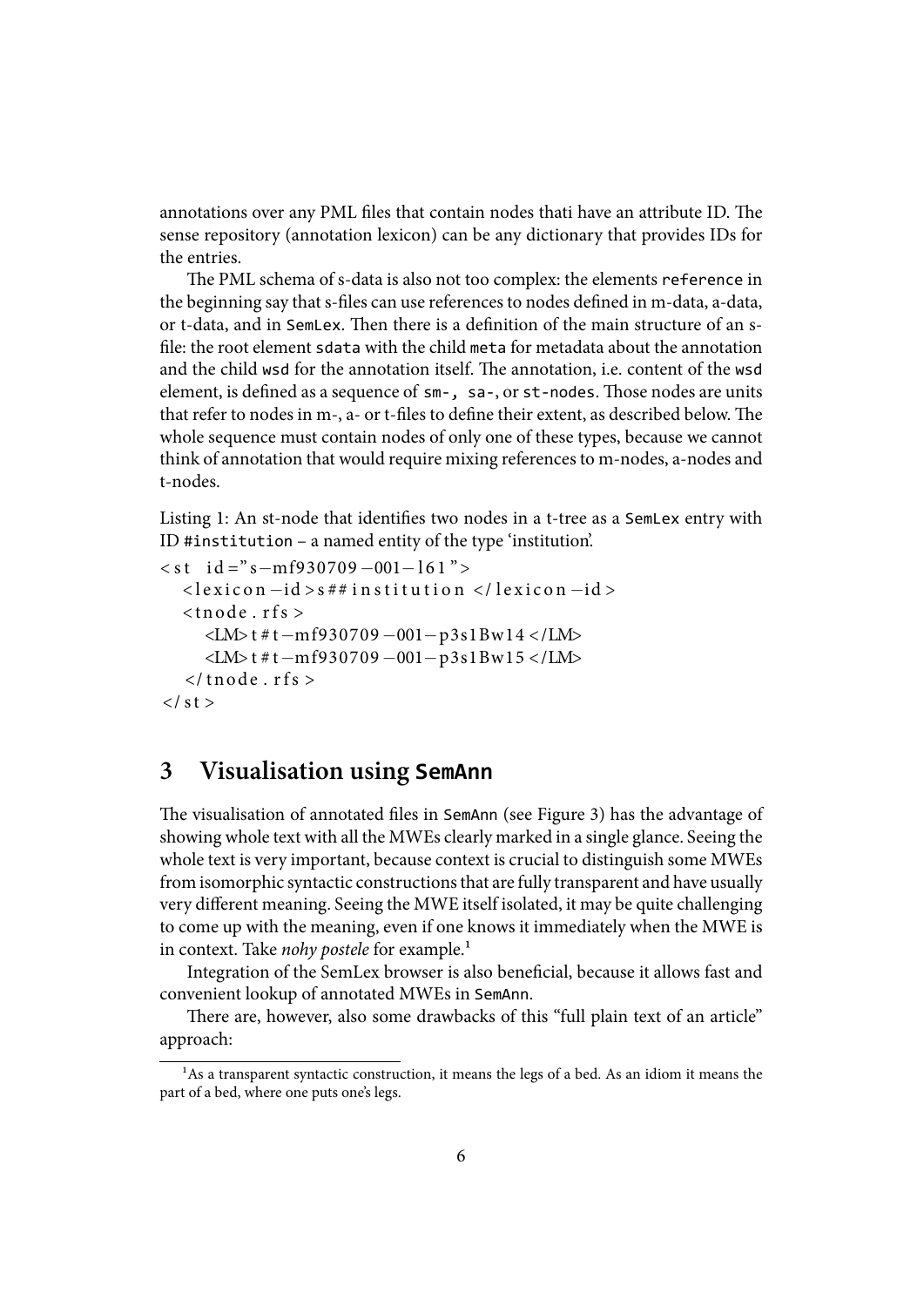- It provides no way to directly compare two or more annotations.
- It is not efficient in case one needs to examine not only the annotation, but also the tectogrammatical tree structures, or any attributes of t-nodes.

## **4 Visualisation using TrEd**

Figure 2 shows a tectogrammatical tree from a file that was annotated by two annotators. One of them identified two MWEs in this tree, the other only one. We can see that by looking at the patterns of the node groups (the "bubbles" around the groups [o](#page-7-0)f nodes). The crosscheck pattern is actually an overlap of two co-extensive node groups.

The colours used for node groups correspond to those used in SemAnn, but they can be easily redifined: $^{2}$ 

```
my %mwe_colours = (
   semlex => 'maroon',
   person => 'olive drab',
   institution => 'hot pink',
   location => 'Turquoise1',
   object => 'plum',
   address => 'light slate blue',
   time => 'lime green',
   biblio => '#8aa3ff',
   foreign => '#8a535c',
   other => 'orange1',
);
```
More information on technical aspects of this visualisation follows in the next section.

## **5 TrEd extension**

TrEd has a powerful mechanism that allows it to be extended for new tasks. We developed an extension pdt-t-st that allows to see MWEs as graphically marked groups of tectogrammatical nodes. In order to do that we enhanced the t-data PML schema with information from s-files.

Main features of the extension:

<sup>&</sup>lt;sup>2</sup>This is a quotation of the perl code from one of the source files of the TrEd extension: /pdt\_t\_ st/contrib/pdt\_t\_st/display\_mwe\_groups.mak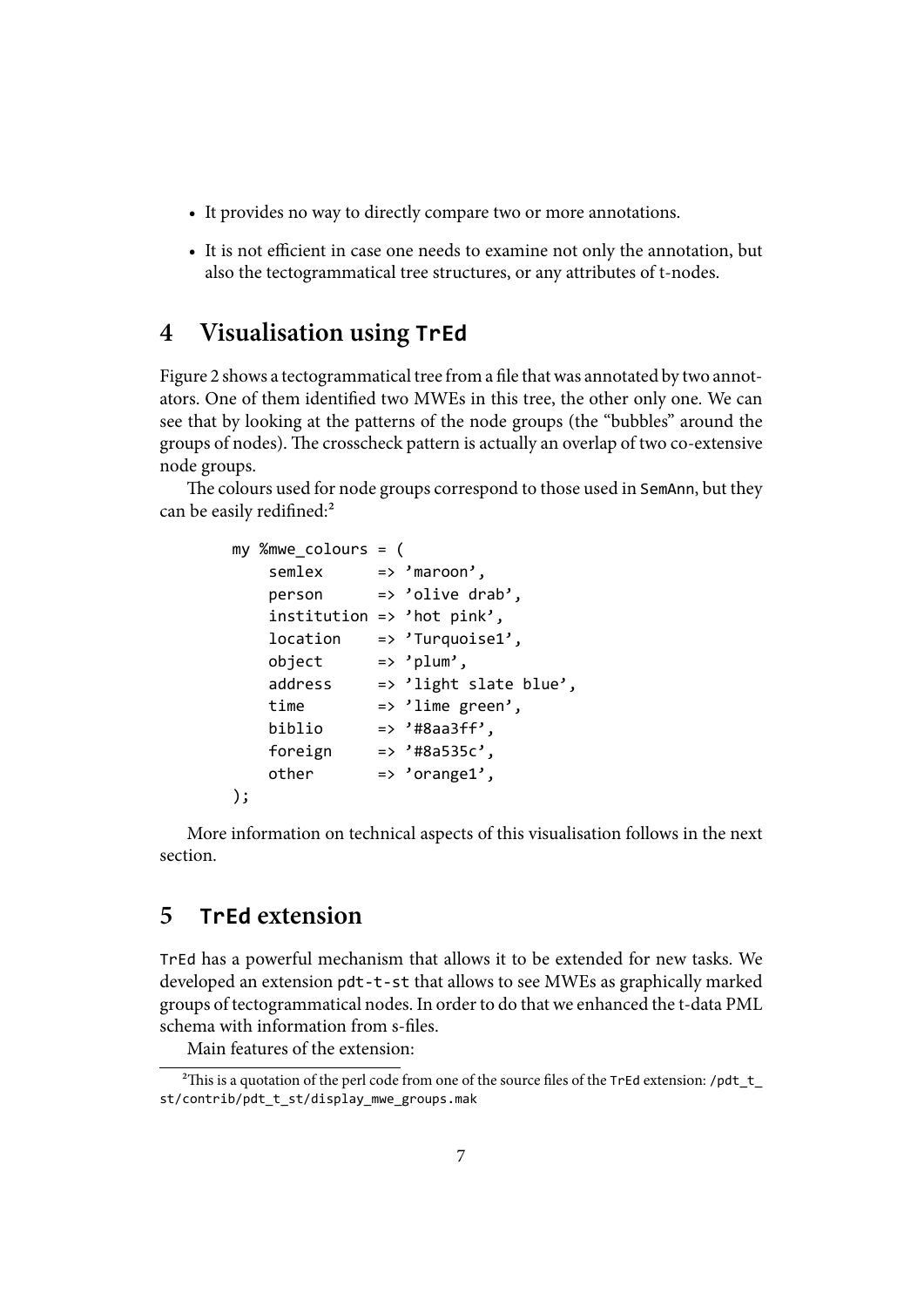



Ústavní soud, který bude soudním orgánem ochrany ústavnosti, má zahájit činnost v Brně zřejmě v září.

<span id="page-7-0"></span>Figure 2: MWEs displayed as node groups in a tectogrammatical tree. Different angles of a pattern distinguish annotators, thus the crosscheck pattern means the MWE was annotated by both. Colours distinguish SemLex entries (the expression *soudní orgán* and types of NEs (the expression *Ústavní soud* is of a NE type 'institution'.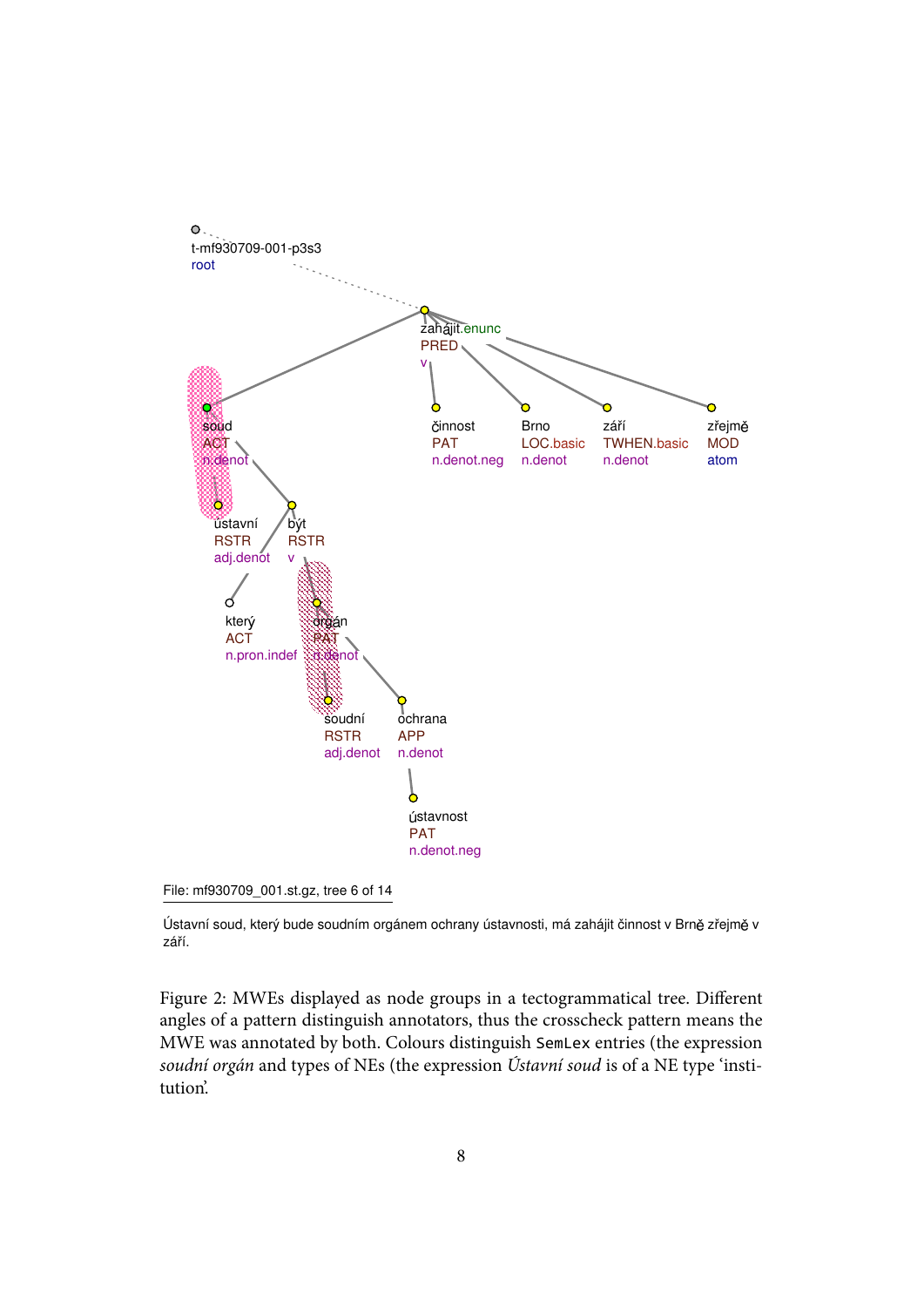- Merges the st-files into t-files and allows to display these enriched tectogrammatical trees.
- Types of annotated MWEs (i.e. types of NEs and SemLex entries) are distinguished with the same colours that were used in SemAnn during annotations. This allows not only for easily seeing NE types, but also easily spotting annotators' disagreement on them.
- Allows to merge annotations of several annotators into one t-file.
- Each annotator's MWEs have a unique raster. It is thus easy to spot annotators' partial or full disagreement not on types of MWEs, but also on their spans. See the MWE that was annotated by two annotators, and the one that was not in Figure 2.

There are two ways to merge the s-data and t-data:

- 1. Merge on openin[g t](#page-7-0)he st-file in TrEd, and
- 2. Static merge that produces the merged  $\ast$ .t.mwe.gz file.

### **6 SemAnn**

The annotation tool SemAnn is written in Perl  $5<sup>3</sup>$  with Perl/Tk<sup>4</sup> GUI toolkit. The annotation tool depends on working installation of TrEd, specifically its unix installation, because it uses nTrEd for efficient execution of TrEd scripts in the background. nTrEd however, unlike TrEd itself or bTrEd, does not [wo](#page-8-1)rk on Windows.

SemAnn itself is composed of several main pa[rt](#page-8-0)s:

- The main application file sem-ann.pl mostly implements the application frontend. It implements the GUI, loads an s-file, a SemLex, and a log file for this s-file, if it had already been annotated. Then it takes care of all the interaction with the user and writes s-file, SemLex, and a log file.
- n-TrEd backend that is used to
	- **–** generate surface sentences from tectogrammatical trees in t-ĕles that are then displayed in the SemAnn GUI,
	- **–** perform all the on-the fly pre-annotations (Section 8)
- The module SemLex.pm is used to read, save, query, and edit SemLex.

<sup>&</sup>lt;sup>3</sup>www.perl.org; dev.perl.org/perl5

<span id="page-8-1"></span><span id="page-8-0"></span>⁴http://search.cpan.org/~srezic/Tk-804.029/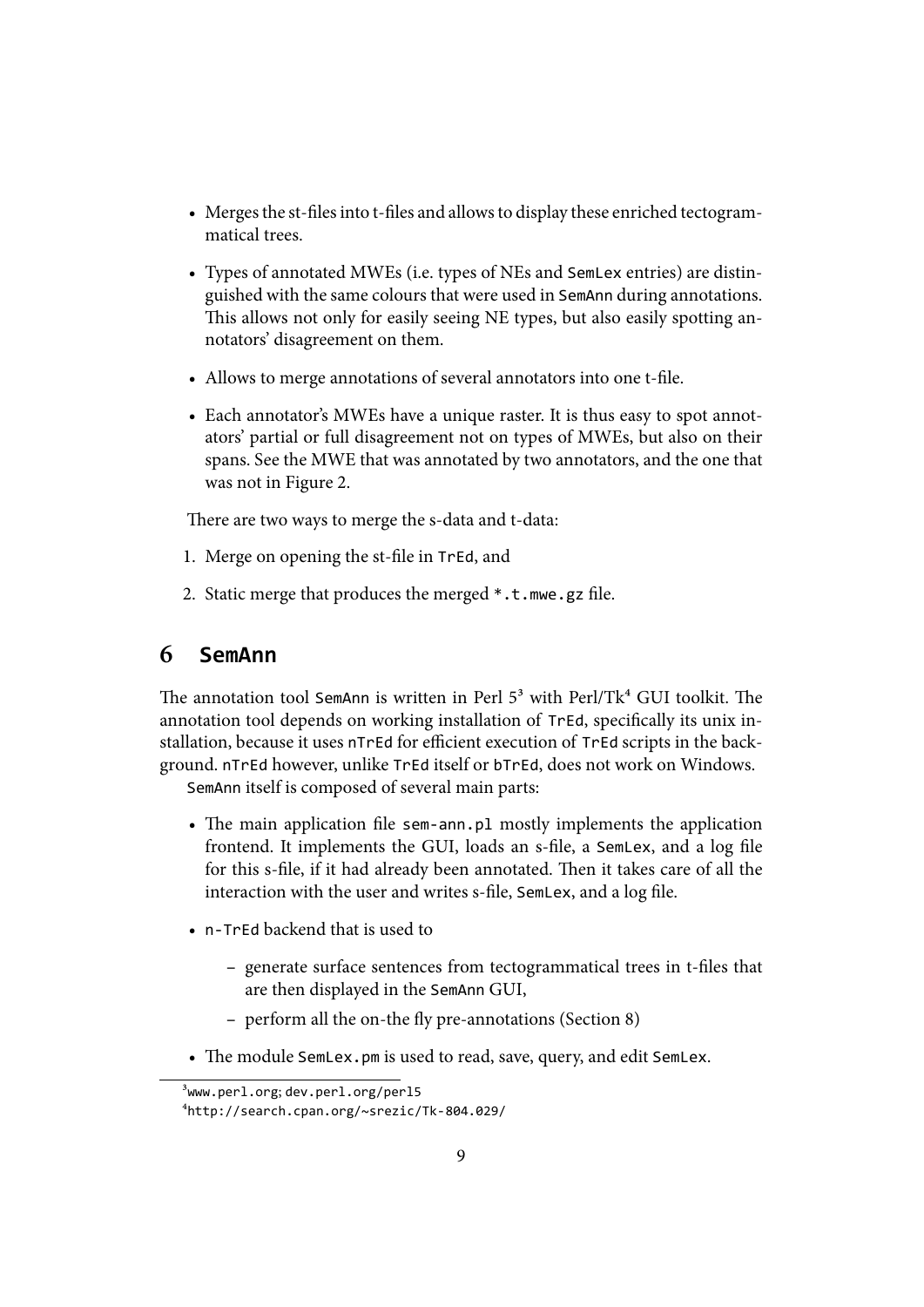

<span id="page-9-0"></span>Figure 3: An annotated document in SemAnn. the yellow "selection tag" is barely visible on the word *soudním*, because over a different colour tag, selection has just a bezel. The SemLex entry that is displayed in the Semlex-part of the UI – *soudní orgán* – is the one used to annotate the selected word. The black font colour in two tags distinguishes automatically pre-annotated MWEs.

- The module SemLex heslo.pm implements the SemLex entry: its structure, attributes and accessors.
- There is also a suite of miscellaneous scripts mostly for validation of annotated data, comparing and merging multiple annotations, merging annotators' SemLexes, computing reliability of annotations, and other small tasks related to annotation and managing the annotated data and SemLexes.

#### <span id="page-9-1"></span>**6.1 Annotation logs**

An important, and as far as we know unique, feature of SemAnn is the design of annotation logs. As soon as an s-fileis loaded in SemAnn, a \*.st.log file is created and every action taken henceforth, that modifies the s-file, is logged, together with a timestamp.

Logs are saved in YAML format and timestamps are human readable on purpose. Thus it is easy to visually inspect the logs in case of problems with sfs, e.g. data corruption. It was helpful on several occasions. However the main point of logs is different. We created them mostly to be able to gain some insight into the process of annotations.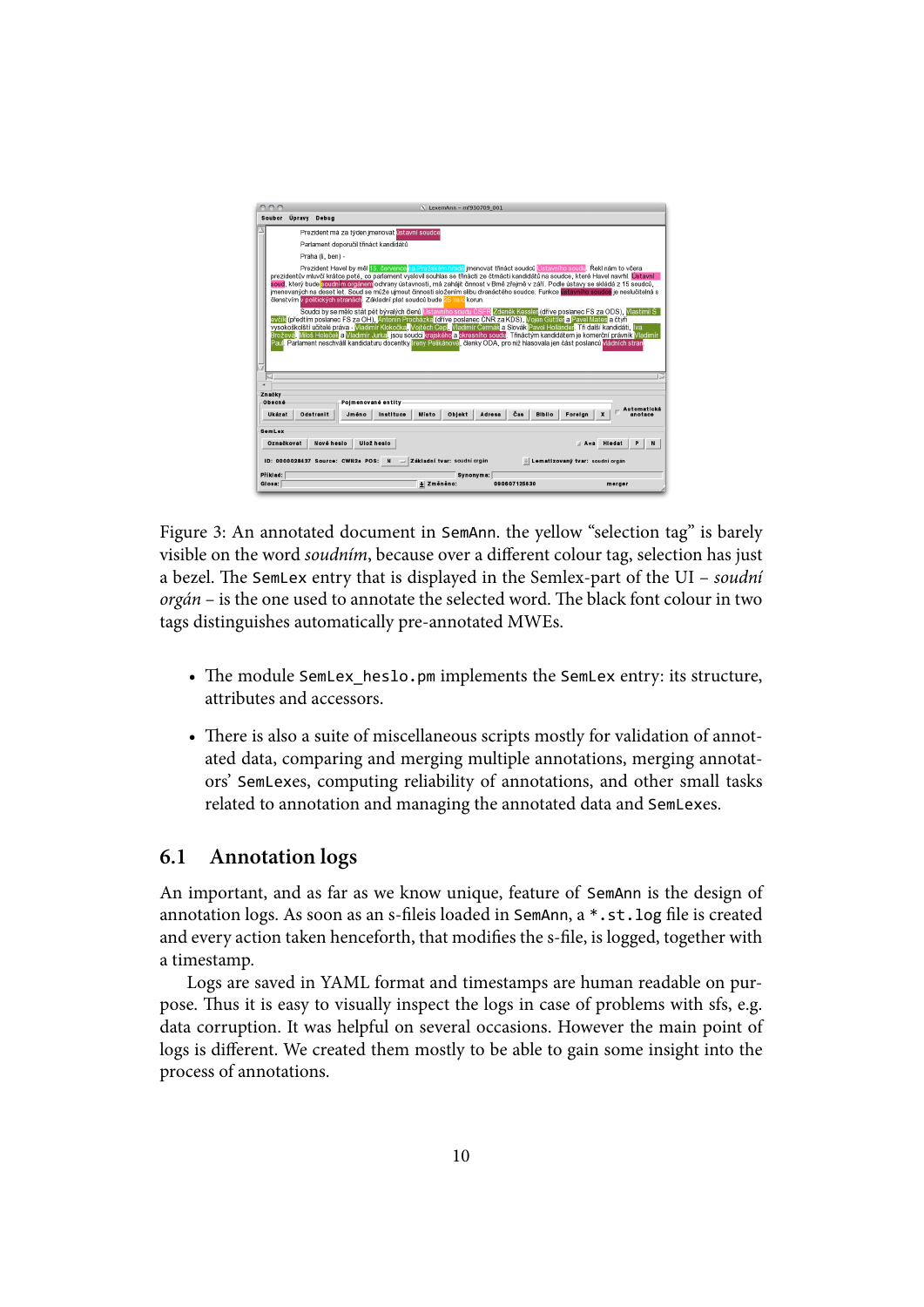### **7 Annotation**

The annotation proceeded as follows: During the whole project we employed two annotators at a time. Originally they processed data in parallel. Later, when we had enough data to evaluate inter-annotator agreement, each annotator was assigned different data.

The data was divided into batches that were pre-annotated (see Section 8). Later batches had more pre-annotation than the earlier ones. This was done both in order to speed up the work while pre-annotation was being developed and to be able to evaluate impact of each pre-annotation type on the quality and speed of [a](#page-10-0)nnotations.

We have completed annotation of the t-layer of the PDT with NEs and MWEs. All the MWEs that were annotated are part of annotation lexicon SemLex. A large part of data was annotated in parallel. Table 1 shows how much data was annotated by 1, 2, or 3 annotators in parallel, compared to the size of PDT (t-data). The last column just indicates that we have indeed annotated all the data of PDT 2.0 t-layer.

| parallel annot. |       |                                        |     |       | PDT $ 2+3/PDT */PDT$ |      |
|-----------------|-------|----------------------------------------|-----|-------|----------------------|------|
| t-files         | 1,288 | 1,412                                  | 465 | 3,165 | 59% l                | 100% |
| t-nodes         |       | $248,448$   343,834   82,683   674,965 |     |       | 63%                  | 100% |

Table 1: Annotated data

A total of 8,816 SemLex entries were used during annotations, 5,352 of those entries were created by annotators. All of these entries now have tree structures as part of their entries.

## **8 Pre-annotation**

<span id="page-10-0"></span>We employed four types of pre-annotation, only some of which are based on the assumption that all instances of a MWE share the same tree structure:

- A) External pre-annotation provided by Milena Hnátková (see Hnátková, 2002). With each MWE a set of rules is associated that limits possible forms and surface word order of parts of a MWE. This approach was devised for corpora that are not syntactically annotated and is very time consuming.
- <span id="page-10-2"></span><span id="page-10-1"></span>B) Our one-time pre-annotation with those MWEs from SemLex that have been previously used in annotation, and as a result of that, they already have a tree structure as a part of their entry.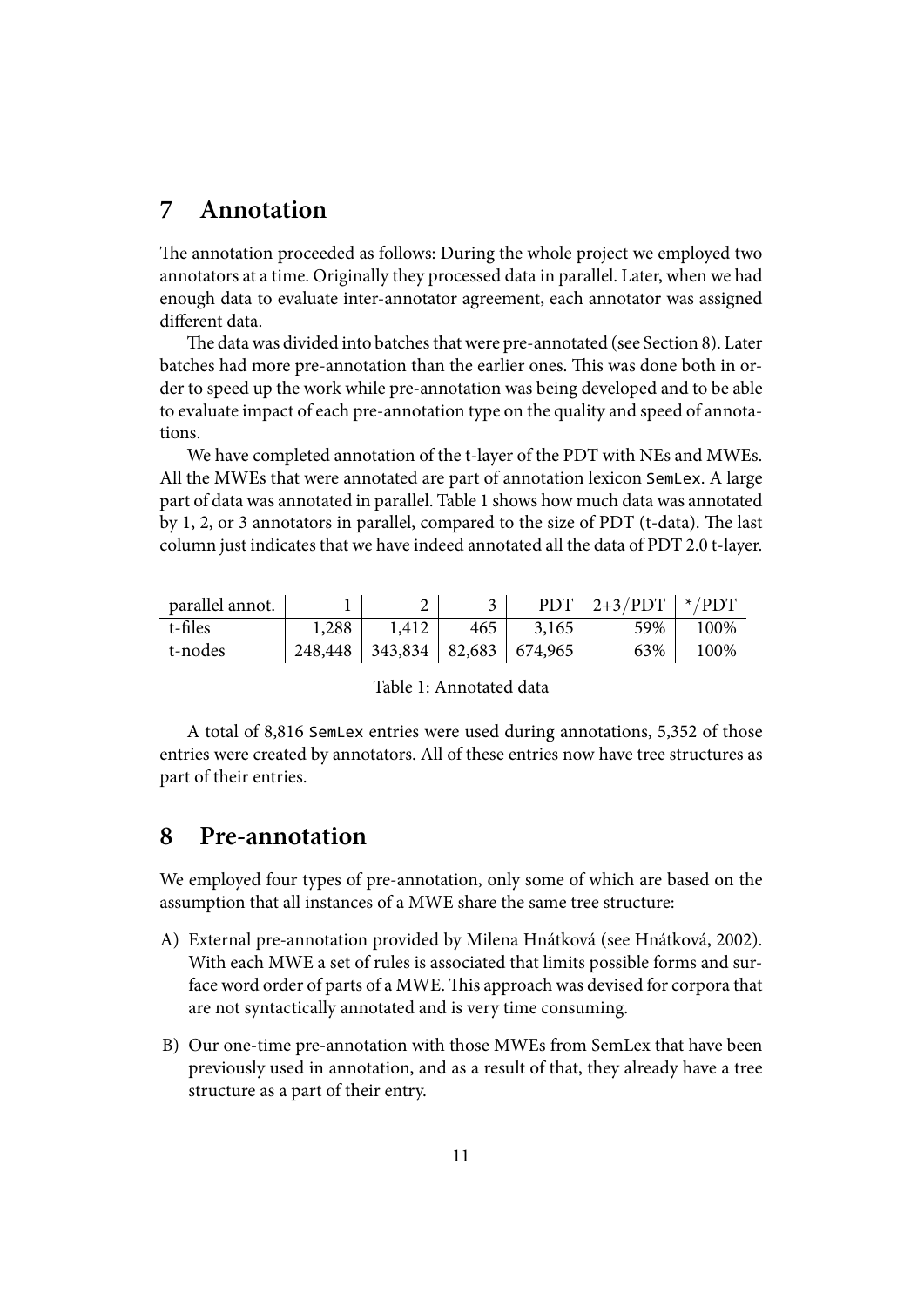- C) Dynamic pre-annotation as in B, only with the SemLex entries that have been recently added by an annotator.
- <span id="page-11-0"></span>D) When an annotator tags an occurrence of a MWE in the text, other occurrences of this MWE in the article are [id](#page-10-1)entified automatically.

<span id="page-11-1"></span>This is exactly what happens:

- 1) Tree structure of the selected MWE is identified via n-TrEd
- 2) The tree structure is added to the MWE's entry in SemLex
- 3) All the sentences in the given file are searched for the same MWE using its tree structure (via n-TrEd)
- 4) Other occurrences returned by n-TrEd are tagged with this MWE's ID, but these occurrences receive an additional attribute "auto", which identifies them (both in the s-files and visually in the annotation tool) as annotated automatically.

Pre-annotation (A) was executed once for all of the PDT. (B) is performed each time we merge MWEs added by annotators into the main SemLex. We carry out this annotation in one batch for all PDT files remaining to annotate.  $(C)$  is done for each file while it [is](#page-10-2) being opened in the annotati[on](#page-10-1) environment. (D) happens each time the annotator adds a new MWE into SemLex and uses it to annotate an occurrence in the text. In subsequent files instances of this MWE [are](#page-11-0) already annotated in step  $(C)$ , and later even in  $(B)$ .

After the pilot annotation without pre-annotation  $(D)$  we have c[om](#page-11-1)pared instances of the same tags and found that 10.5% of repeated MWEs happened to have two different tree [re](#page-11-0)pr[e](#page-10-1)sentations. In the final data it is 771 entries out of 8,816 entries that were used, i.e. 8.75%.

## **9 Measuring the inter-annotator agreement**

During the annotations we employed four annotators. Below we give examples and describe parallel data of just one pair of annotators: (*sid, vim*).

The ratio of general named entities versus SemLex entries was approx. 52:48 for annotator *sid* and 50:50 in the case of annotator *vim*. This, and some other comparisons are given in Table 2. Both annotators processed 1090 files in parallel. The data consists of 350,177 tokens representing 284,029 t-nodes.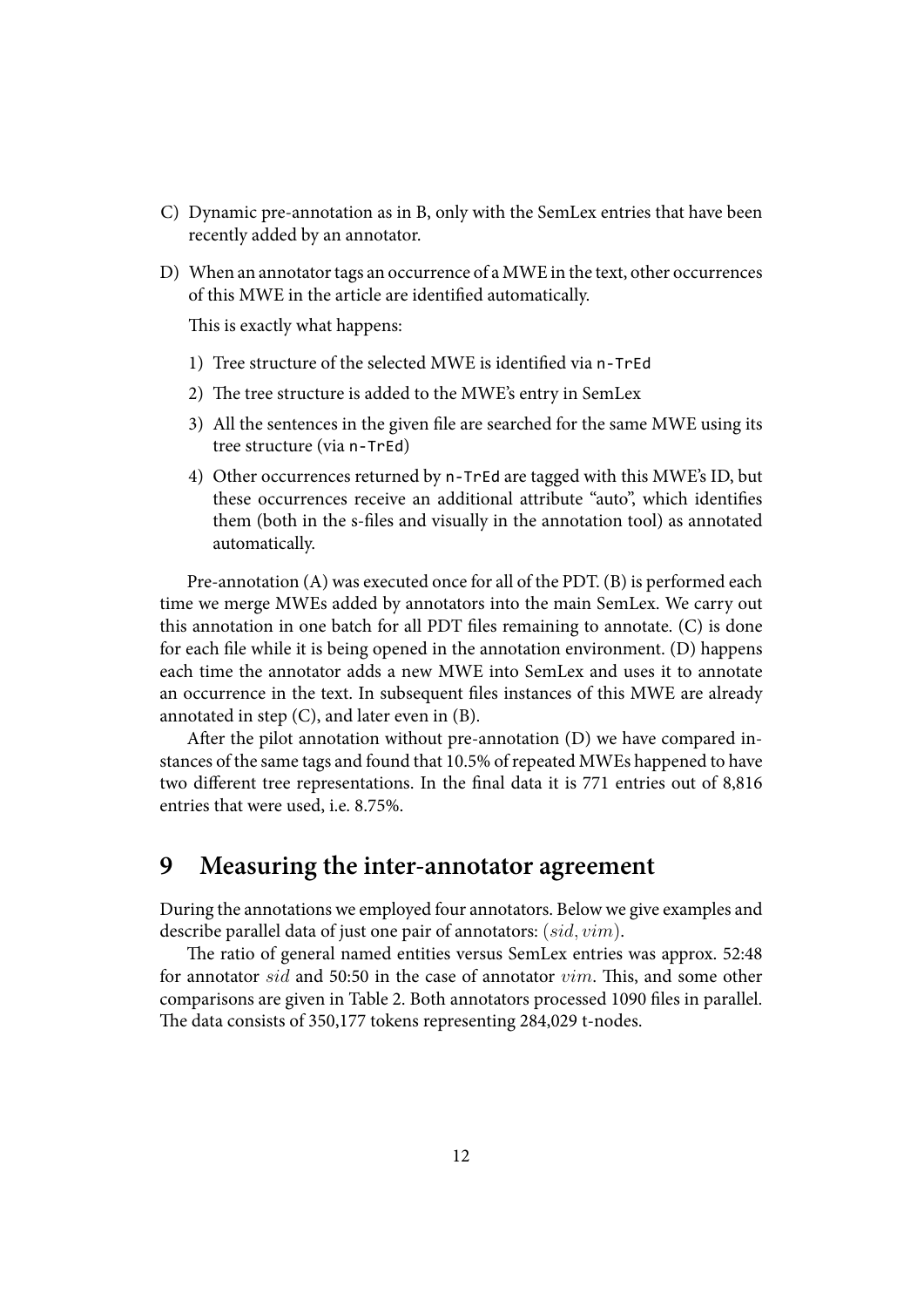## 10 The measure – weighted kappa

<span id="page-12-0"></span>In this section our primary goal is to assess whether with our current methodology we produce reliable annotations of MWEs. To that end we measure the amount of interannotator agreement that is above chance. Our attempt exploits *weighted kappa measure κ<sup>w</sup>* Cohen (1968).

The reason for using a weighted measure is essential for [our task: we](#page-18-1) do not know which parts of sentences are MWEs and which are not.

with all words and even if they

| type of MWE                | sid    | vim   |
|----------------------------|--------|-------|
| SemLex entries - instances | 9,427  | 9,477 |
| - total entries used       | 4,472  | 4,067 |
| Named Entities             | 10,208 | 9,621 |
| - address                  | 20     | 2     |
| - biblio                   | 4      | 14    |
| - foreign                  | 83     | 50    |
| - institution              | 2,344  | 1,928 |
| - location                 | 619    | 700   |
| - object                   | 1,046  | 1,299 |
| - other                    | 1,188  | 1,498 |
| - person/animal            | 3,246  | 3,232 |
| - time                     | 1,658  | 898   |

Table 2: Annotated instances of significant types Therefore annotators work of MWEs by annotators *sid* and  $vim$ 

do not agree on the type of a particular MWE, it is still an agreement on the fact that this t-node is a part of some MWE and thus should be tagged. This means we have to allow for partial agreement on a tag.

To account for partial agreement we divide the t-nodes into 5 classes *c* and assign each class a weight *w<sup>c</sup>* as follows:

- $c = 1$  If the annotators agree on the exact tag from SemLex, we get maximum information:  $w_1 = 1$ .
- $c = 2$  If they agree that the t-node is a part of a NE or they agree that it is a part of some entry from SemLex, but they do not agree which NE or which entry, we estimate we get about a half of the information compared to when  $c = 1$ :  $w_2 = 0.5$ .
- $c = 3$  If they agree that the t-node is a part of a MWE, but disagree whether a NE or an entry from SemLex, it is again half the information compared to when  $c = 2$ , so  $w_3 = 0.25$ .
- $c = 4$  If they agree that the t-node is not a part of a MWE,  $w_4 = 0.051$ . This low value of *w* accounts for frequency of t-nodes that are not a part of a MWE, as estimated from data: Agreement on not annotating provides the same amount of information as agreement on annotating, but we have to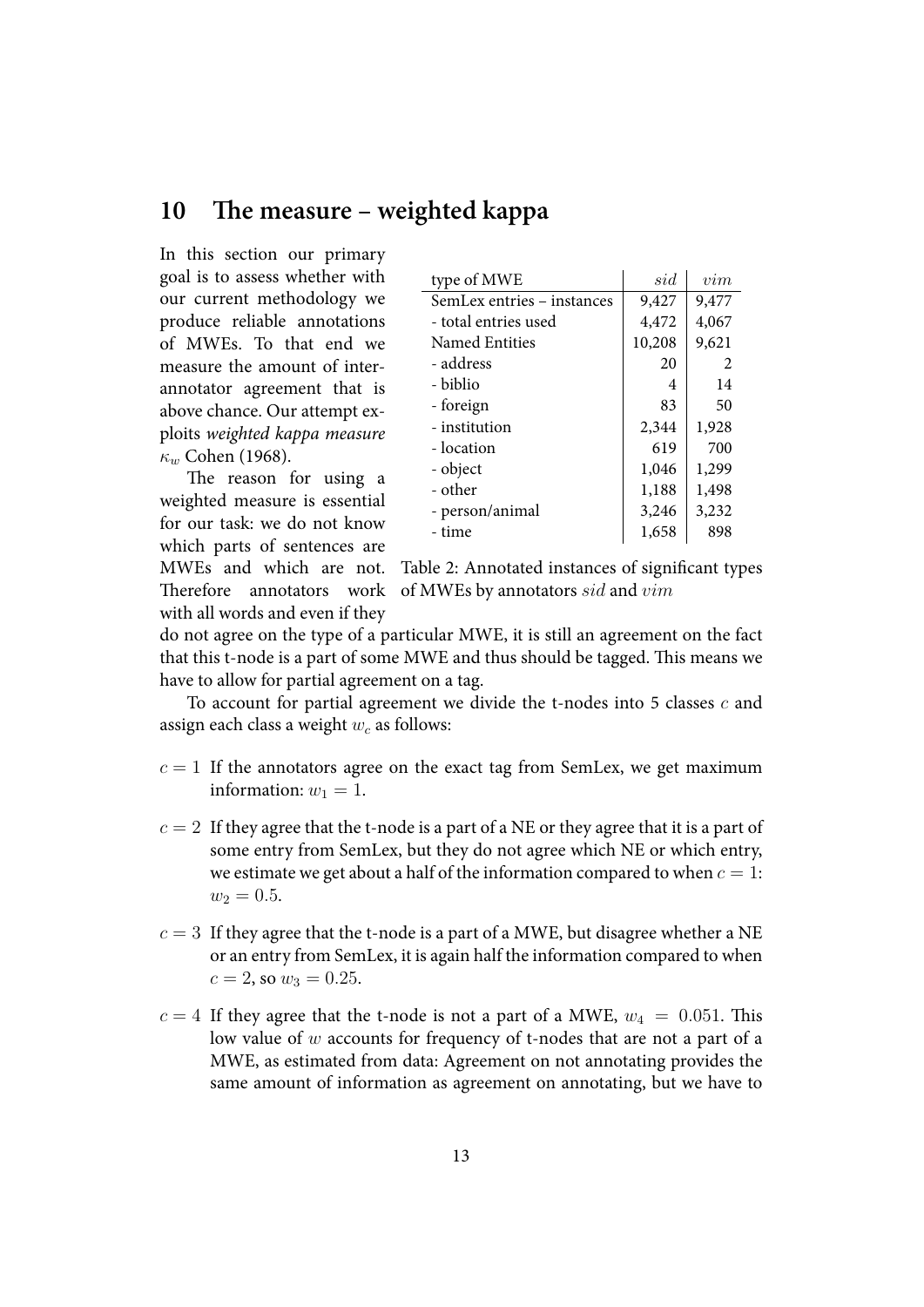take into account higher frequency of t-nodes that are not annotated:

$$
w_4 = w_3 \cdot \frac{\sum annotated}{\sum not annotated} \approx 0.051.
$$

We can see that two ideal annotators who agree on all their assignments could not reach high agreement measure, since they naturally leave some tnodes without an annotation and even if they are the same t-nodes for both of them, this agreement is weighted by  $w_4$ . Now we can define the agreement which two ideal annotators reach as  $U$  in Equation 1. If  $N$  is the number of all t-nodes in our parallel data and  $n_{A\cup B}$  is the number of t-nodes annotated by at least one annotator, then we estimate  $\hat{U}$  as follows:

<span id="page-13-0"></span>
$$
\hat{U} = \frac{n_{A \cup B}}{N} + 0.051 \cdot \frac{N - n_{A \cup B}}{N} = 0.213. \tag{1}
$$

 $c = 5$  If the annotators do not agree whether to annotate a t-node or not,  $w_5 = 0$ .

|                  |                         | Disagreement          |        |         |        |
|------------------|-------------------------|-----------------------|--------|---------|--------|
|                  | Annotated<br>Not annot. |                       |        |         |        |
|                  |                         | Agr. on NE / SL entry |        |         |        |
|                  | Full agr.               | Disagr.               |        |         |        |
| class $c$        |                         |                       | 3      |         |        |
| # of t-nodes $n$ | 31,290                  | 2,864                 | 1,555  | 235,739 | 11,790 |
| weight $w$       |                         | 0.5                   | 0.25   | 0.051   |        |
| $w_c n_c$        | 31,290                  | 1,432                 | 388.75 | 12,022  |        |

The numbers of t-nodes  $n_c$  and weights  $w$  per class  $c$  are given in Table 3.

Table 3: The agreement per class and the associated weights for annotators *sid* a *vim* over the data they annotated in parallel (batches 04–17).

<span id="page-13-1"></span>Now that we have estimated the upper bound of agreement  $\hat{U}$  and the weights *w* for all t-nodes we can calculate our version of weighted *κw*:

$$
\kappa_w^U = \frac{A_o - A_e}{\hat{U} - A_e} = \frac{D_e - D_o}{\hat{U} - 1 + D_e} \,. \tag{2}
$$

*A<sup>o</sup>* is the observed agreement of annotators and *A<sup>e</sup>* is the agreement expected by chance (which is similar to a concept of baseline in measuring systems (parsers, taggers, etc.)).  $\kappa_w^U$  is thus a simple ratio of our observed agreement above chance and maximum agreement above chance. In equivalent (and often used) definition, *D<sup>o</sup>* and *D<sup>e</sup>* are observed and expected disagreements.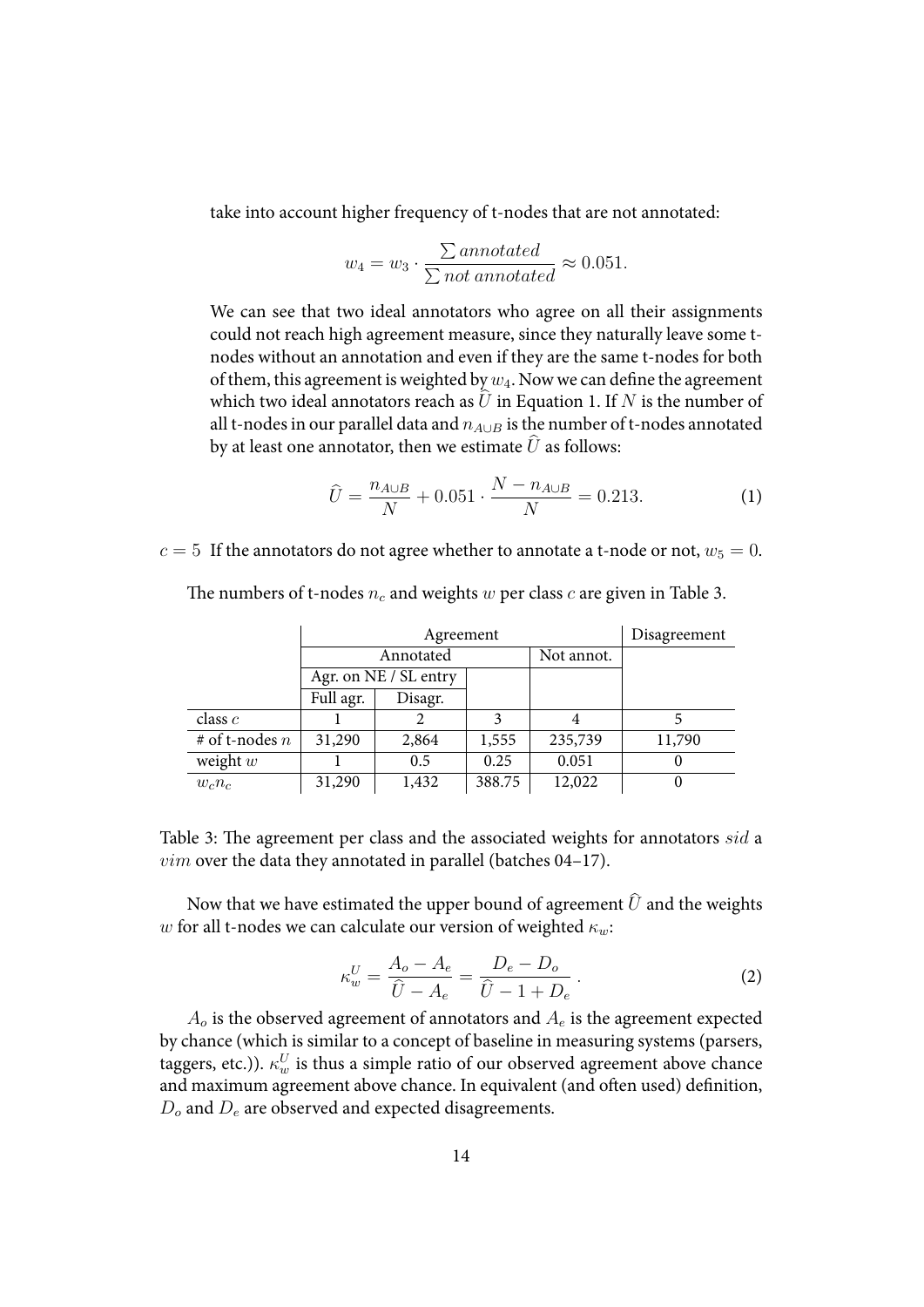Weights *w* come into account in calculation of *A<sup>o</sup>* and *Ae*.

We calculate *A<sup>o</sup>* by multiplying the number of t-nodes in each category *c* by that category's weight  $w_c$  (see Table 3), summing these five weighted sums and dividing this sum of all the observed agreement in the data by the total number of t-nodes:

$$
A_{o,sid,vim} = \frac{1}{N} \sum_{c=1}^{5} w_c n_c \doteq 0.162.
$$

 $A_e$  is the probability of agreement expected by chance over all t-nodes. This means it is the sum of the weighted probabilities of all the combinations of all the tags that can be obtained by a pair of annotators. Every possible combination of tags (including not tagging a t-node) falls into one of the categories *c* and thus gets the appropriate weight *w*. (Let us say a combination of tags*i* and *j* has a probability  $p_{ij}$  and is weighted by  $w_{ij}$ .)

We estimated these probabilities from annotated data

$$
A_{e,sid,vim} = \sum_{i}^{SemLex} \sum_{j}^{SemLex} \frac{n_{q_i A}}{N_A} \frac{n_{q_j B}}{N_B} w_{ij} \approx 0.047 ,
$$

where  $n_{q_iA}$  is the number of lexicon entry  $q_i$  in annotated data from annotator  $A$ and *N<sup>A</sup>* is the amount of t-nodes given to annotator *A*. Here, the non-annotation is treated like any other label assigned to a t-node.

The resulting  $\kappa_w^U$  is then

$$
\kappa_w^U = \frac{A_o - A_e}{\hat{U} - A_e} \doteq 0.695.
$$

## **11 Estimation of annotation intervals and speed**

One of the reasons to implement detailed logs of all the annotations (see Section 6.1) was to allow detailed analysis of the time aspect of annotations.

In Figure 5 we can see some inter- and -intra annotator variance in speed. It seems there are some clear tendencies: annotators tend to have their own speed, as s[how](#page-9-1)n by the splines. They also show different amount of variance in speed, especially an[no](#page-16-0)tator *sid*'s speed is visibly more stable.

We wrote a script that tries to approximate "work intervals" as follows: It simply takes all logs in a given batch of annotated ĕles, extracts the timestamps, transforms them into POSIX time (http://en.wikipedia.org/wiki/Unix\_time), and sorts this list of integers. Then we try to approximate work intervals by setting two variables:  $fluency$  and *start*. The default is  $fluency = 300$ , which means that as long as two timestamps are [less than 300 seconds apart, it is considered a c](http://en.wikipedia.org/wiki/Unix_time)ontinuous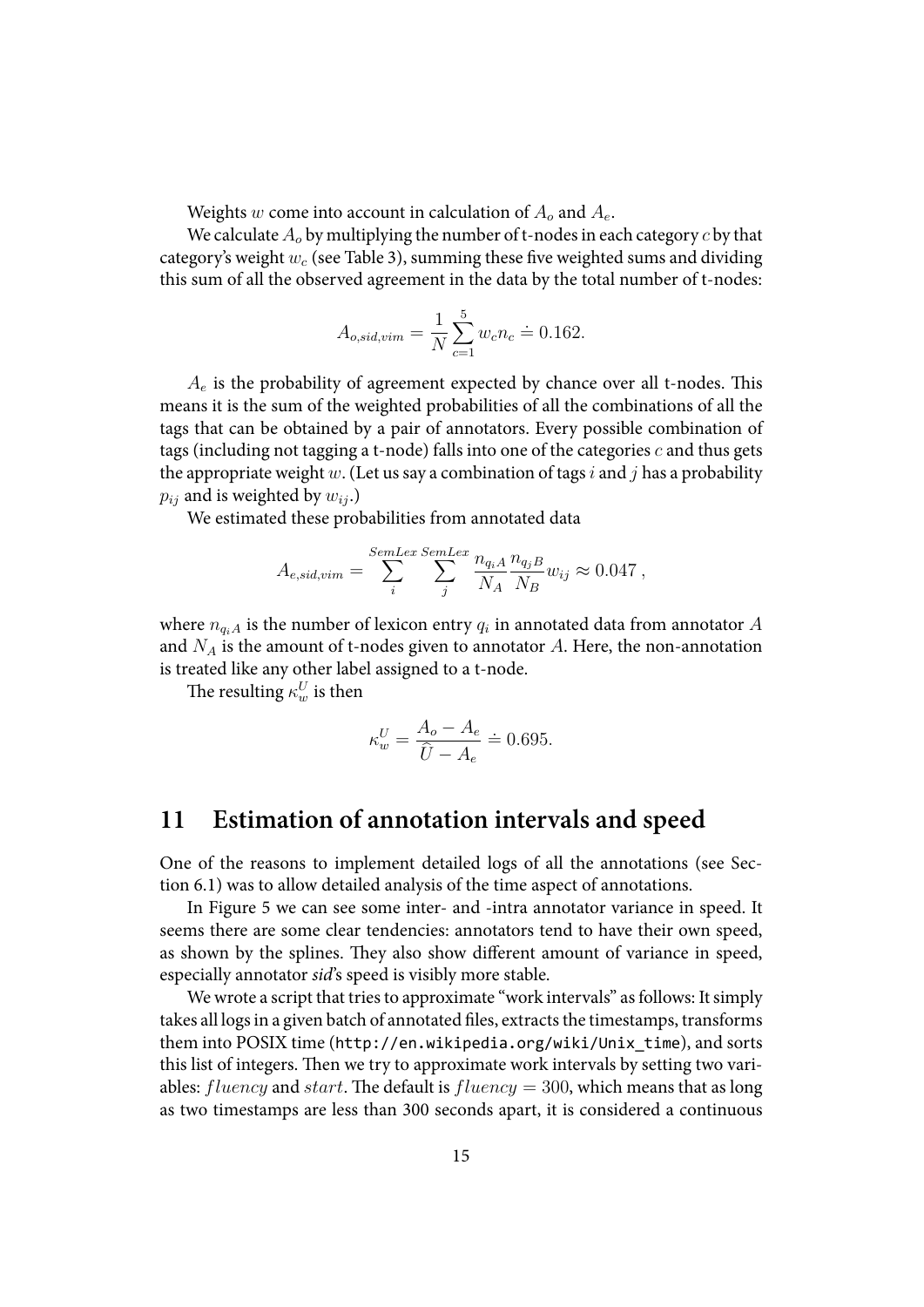| annotation type | 3        |          |        |        |        |        |        |        |        |
|-----------------|----------|----------|--------|--------|--------|--------|--------|--------|--------|
| annotators      | sid, vim |          |        |        |        |        |        |        |        |
| batch number    | 04       | 05       | 06     | 07     | 08     | 10     | 11     | 12     | 13     |
| number of files | 89       | 72       | 85     | 87     | 45     | 3      | 69     | 50     | 69     |
| $\kappa_w^U$    | 0.6714   | 0.7474   | 0.7289 | 0.7312 | 0.7029 | 0.6622 | 0.6162 | 0.6703 | 0.6804 |
| annotation type | 4        |          |        |        |        |        |        |        |        |
| annotators      |          | sid, vim |        |        |        |        |        |        |        |
| batch number    | 14       | 15       | 16     | 17     |        |        |        |        |        |
| number of files | 99       | 124      | 146    | 152    |        |        |        |        |        |
| $\kappa_w^U$    | 0.6940   | 0.7196   | 0.7162 | 0.6703 |        |        |        |        |        |
| annotation type |          | 8        |        |        |        |        |        |        |        |
| annotators      | sta, vim |          |        |        |        |        |        |        |        |
| batch number    | 21       | 34       | 35     |        |        |        |        |        |        |
| number of files | 81       | 147      | 162    |        |        |        |        |        |        |
| $\kappa_w^U$    | 0.7576   | 0.6958   | 0.7361 |        |        |        |        |        |        |

Table 4: Kappa per annotation type. These are all the data that were annotated in parallel.



Figure 4: Weighted kappa per annotation type (colour line), a pair of annotators, and batches of annotated files (data points).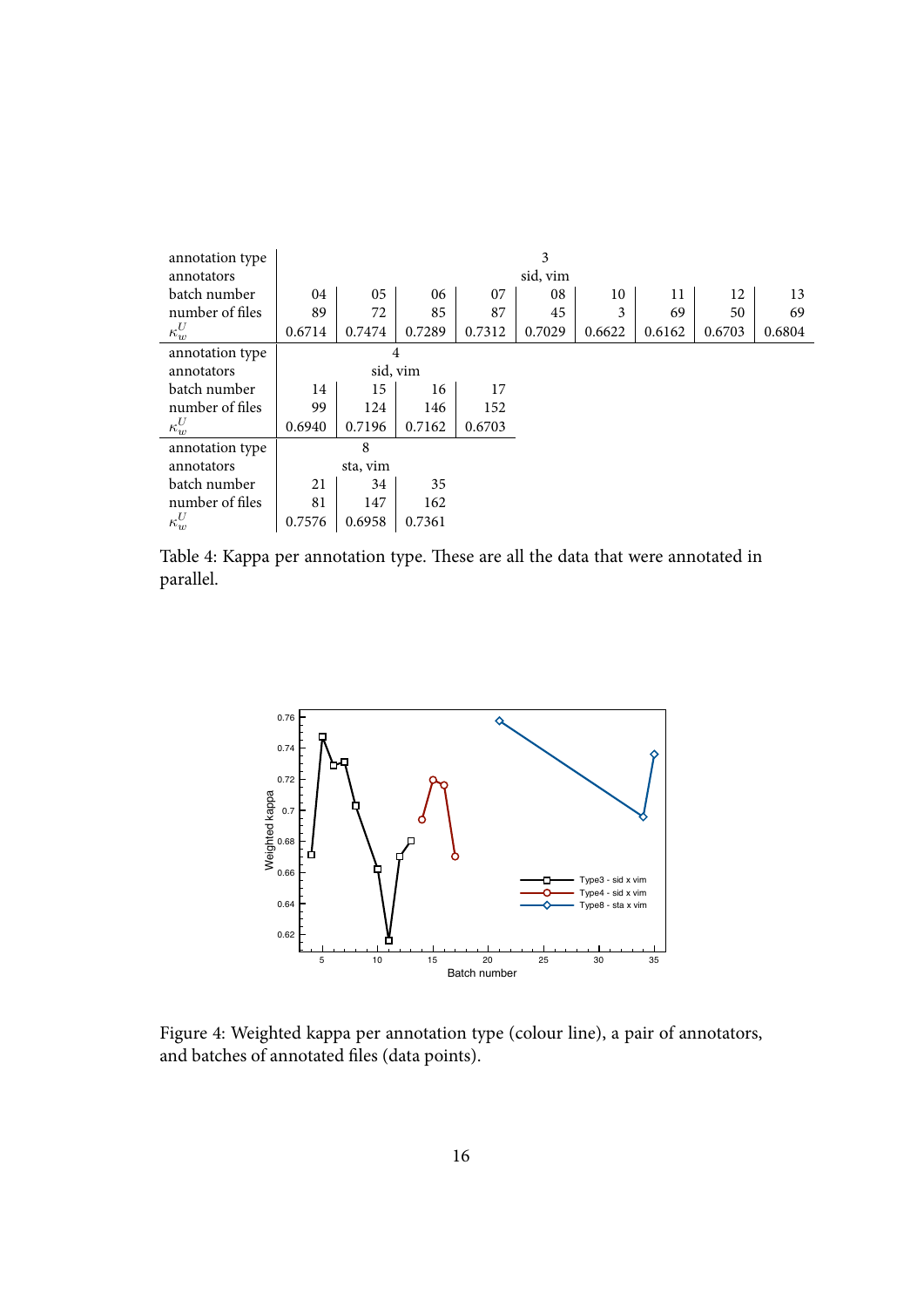

Figure 5: Average speed of each annotator for each batch that he/she annotated. Grey vertical bars show 5% error intervals.

<span id="page-16-0"></span>(fluent) work. The value of  $start$  is how much time we add to the length of interval of work on account of starting the work (start the computer, open the file, etc.) before first tag is logged. Default value is  $start = 60$  (sec). So we split the list of timestamps into intervals, when there is at least 1 new timestamp every 5 minutes, add a minute to each interval and that gives us work intervals for each batch of files. We then divided the length of intervals by the number of timestamps in them to get an average speed of work in each interval. Finally average speeds counted over all intervals in a given batch of work are given in Figure 5.

## **12 Conclusions**

In order to start with a move of t-lemmas PDT towards deeper representation of lexical meaning we needed to identify multiword expressions.

We came forward with two hypotheses based on the properties of dependency syntax and specifically of the tectogrammatical description: 1) That each MWE should form a single contiguous dependency structure, and 2) That all instances of a MWE should share the same dependency structure.

After examining a possibility of annotating t-trees directly we came with an idea of an annotation tool that presents a continuous plain text, but links the plain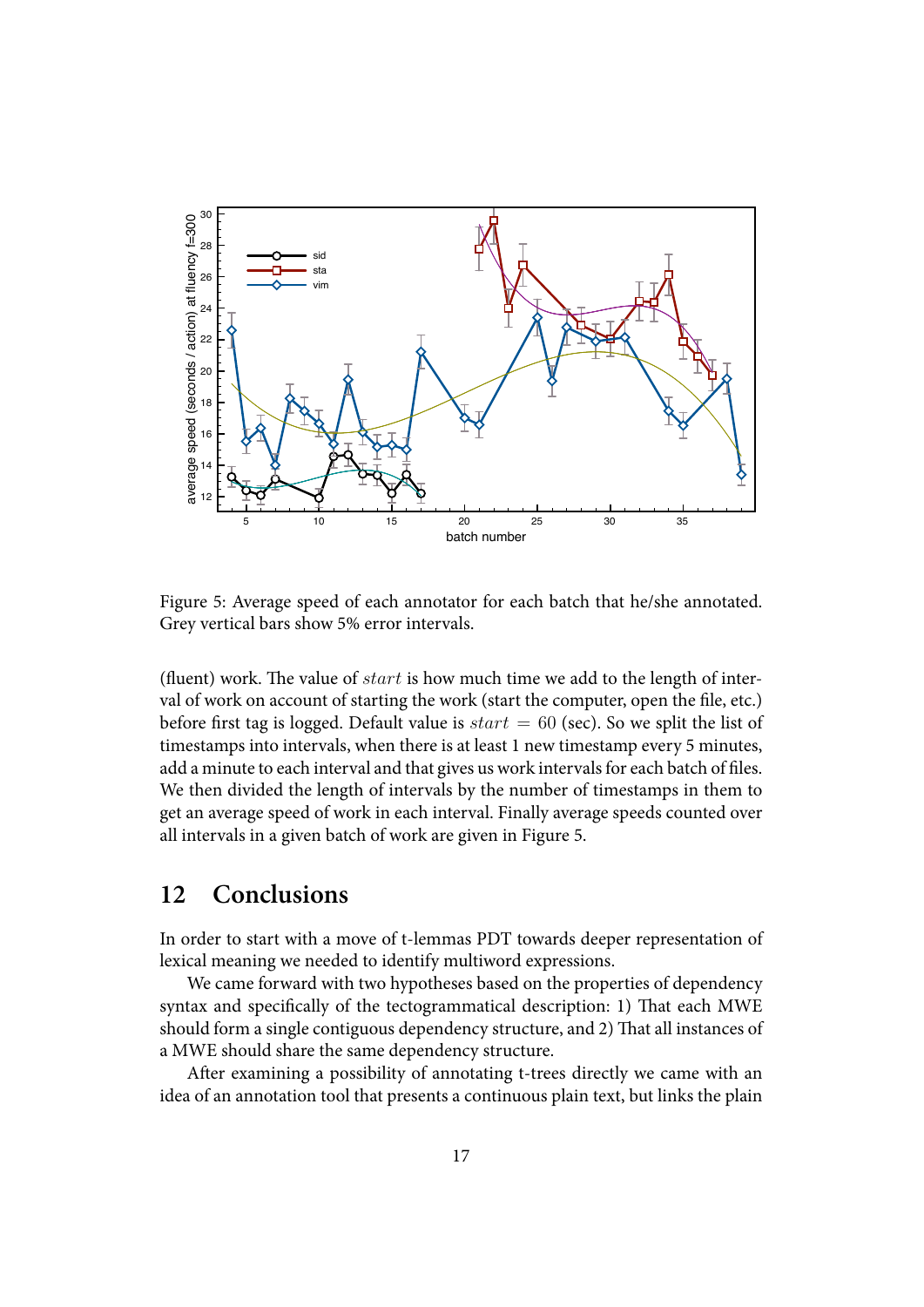text to the underlying tectogrammatical structure, from which it is generated.

We proceeded to implement the annotation tool. As an integral part of the tool, we created a system of several types of pre-annotation of data. The most effective pre-annotation is based on the assumptions about tree structures of MWEs. We also devised a simple and efficient way for storing the annotation in a (relatively) human readable and still PML-compliant form by introducing *s-data*. As an important part of the annotation environment, we implemented detailed logs of the annotation that helped us to (at least to some extent) estimate the speed and price of annotation.

We also created a TrEd extension in order to be able to visualise and search s-data together with t-data in TrEd. The extension also provides means to create enriched t-layer that includes MWE annotation. This data can then be used for instance on a PML-TQ server without further dependency on the original s-data.

During our annotation two annotators at a time have annotated multiword expressions and named entities in the whole PDT 2.0 (t-layer). One of the annotators, who was with us for the whole duration of the project, actually annotated about half of the PDT herself.

One of the important result of the annotations is our annotation lexicon *Sem-Lex*: It consists of all the MWEs identified during annotations. All SemLex entries contain tectogrammatical tree structures.

In Section 8 we show that the richer and the more consistent the tectogrammatical annotation, the better the possibilities for automatic pre-annotation that minimises human errors. In the analysis of inter-annotator agreement in Section 10 we show that a w[eig](#page-10-0)hted measure that accounts for partial agreement as well as estimation of maximal agreement is needed. We present such a measure:  $κ_w^U$ . It is Cohen's weighted kappa with the upper bound moved from the value 1. This measur[e is](#page-12-0) the best fit for our problem that we were able to come up with.

The resulting  $\kappa^U_w$  has been gradually improving (cf. Bejček et al., 2008) as we were cleaning up the annotation lexicon, and employing more pre-annotation.

We have shown that our hypotheses about tree structures of MWEs hold, provided the tectogrammatical layer is correctly anno[tated. In this respe](#page-18-2)ct, our data, especially the places, where different t-structures were annotated with the same MWE from SemLex, also provide valuable information for both correcting errors and implementing new features in future versions of PDT.

The annotation tool sem-ann is freely available under a permissive licence. The annotated data and the annotation lexicon SemLex are also available and will be also published by the Linguistic data consortium. The TrEd extension is available to any TrEd user in the standard extensions repository and is available under the same permissive licence as sem-ann. For details on availability of tools, data, and licence, see http://ufal.mff.cuni.cz/lexemann/mwe/.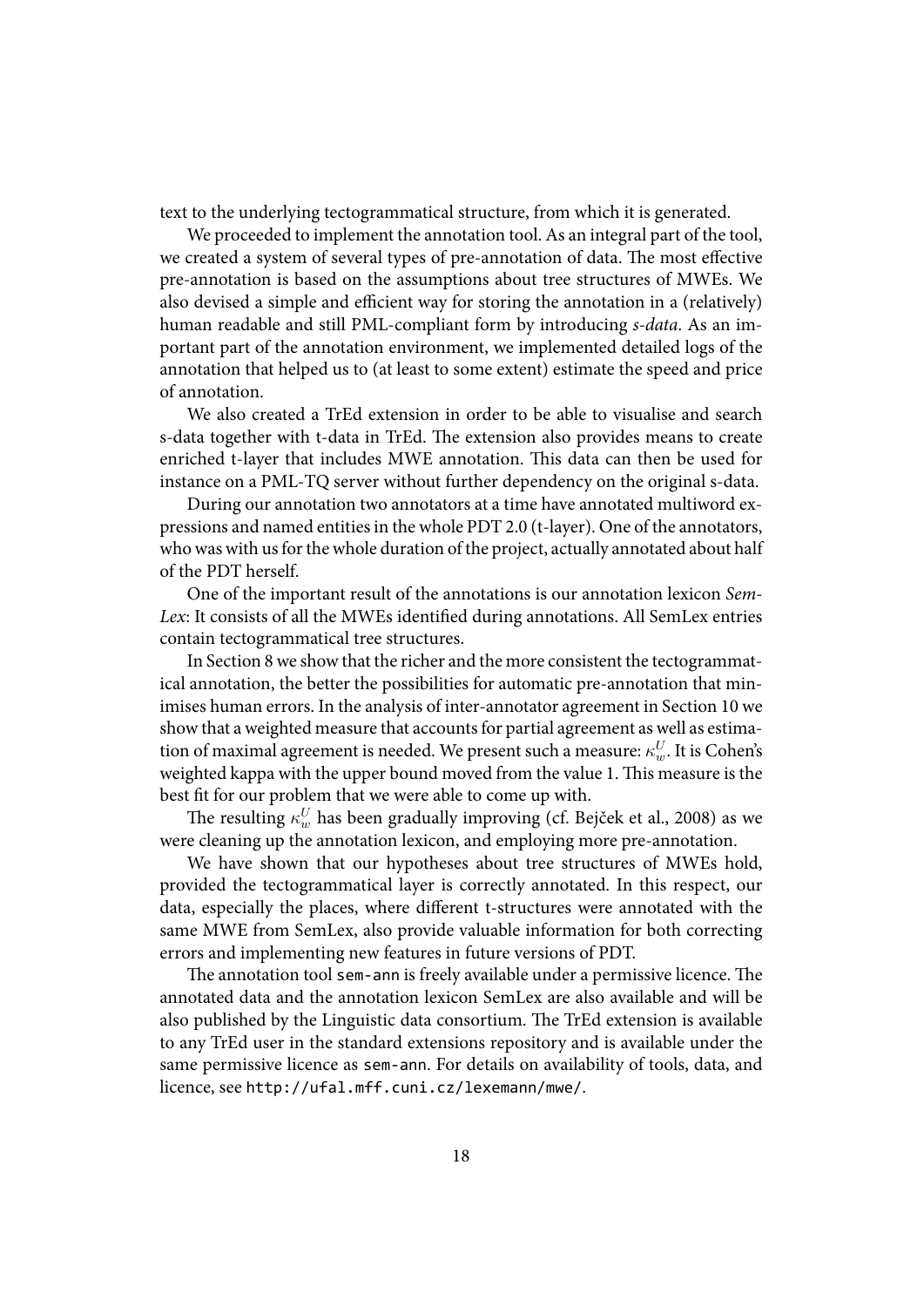## **References**

- Eduard Bejček and Pavel Straňák. Annotation of multiword expressions in the prague dependency treebank. *Language Resources and Evaluation*, (44): 7–21, 2010. doi: 10.1007/s10579-009-9093-0. URL http://www.aclweb.org/ anthology-new/P/P09/P09-1002.pdf.
- Eduard Bejček, Petra Möllerová, and Pavel Straňák. The lexico-semantic annotation of PDT. In *Proceedings of the 9th International [Conference, TSD 2006](http://www.aclweb.org/anthology-new/P/P09/P09-1002.pdf)*, number 9 in Lecture Notes in Artificial Intelligence, pages 21–28. Springer-Verlag Berlin Heidelberg, 2006.
- Eduard Bejček, Pavel Straňák, and Pavel Schlesinger. Annotation of multiword expressions in the prague dependency treebank. In *IJCNLP 2008 Proceedings of the ird International Joint Conference on Natural Language Processing* Asi (2008), pages 793–798.
- <span id="page-18-2"></span>Jacob Cohen. Weighted kappa: Nominal scale agreement with provision for scaled disagreement or partial credit. *Psychological Bulletin*, 70(4):213–220, 1968.
- <span id="page-18-1"></span>Gregor Erbach and Brigitte Krenn. Idioms and Support Verb Constructions in HPSG. Technical report, Universität des Saarlandes, Saarbrücken, 1993.
- Jan Hajič, Martin Holub, Marie Hučínová, Martin Pavlík, Pavel Pecina, Pavel Straňák, and Pavel Martin Šidák. Validating and improving the Czech WordNet via lexico-semantic annotation of the Prague Dependency Treebank. In *LREC 2004*, Lisbon, 2004.
- Milena Hnátková. Značkování frazémů a idiomů v Českém národním korpusu s pomocí Slovníku české frazeologie a idiomatiky. *Slovo a slovesnost*, 2002.
- Martin Holub and Pavel Straňák. Approaches to building semantic lexicons. In Jana Šafránková, editor, *WDC 2003*, pages 206–212, Praha, 2003. MATFYZPRESS.
- <span id="page-18-0"></span>Ivan A. Sag, Timothy Baldwin, Francis Bond, Ann Copestake, and Dan Flickinger. Multiword expressions: A pain in the neck for NLP. In *Computational Linguistics and Intelligent Text Processing: ird International Conference, CICLing*, volume 2276/2002 of *Lecture Notes in Computer Science*. Springer Berlin / Heidelberg, February 17-23 2002. URL http://www.springerlink.com/content/ k7etlqv25lxj3j1w/.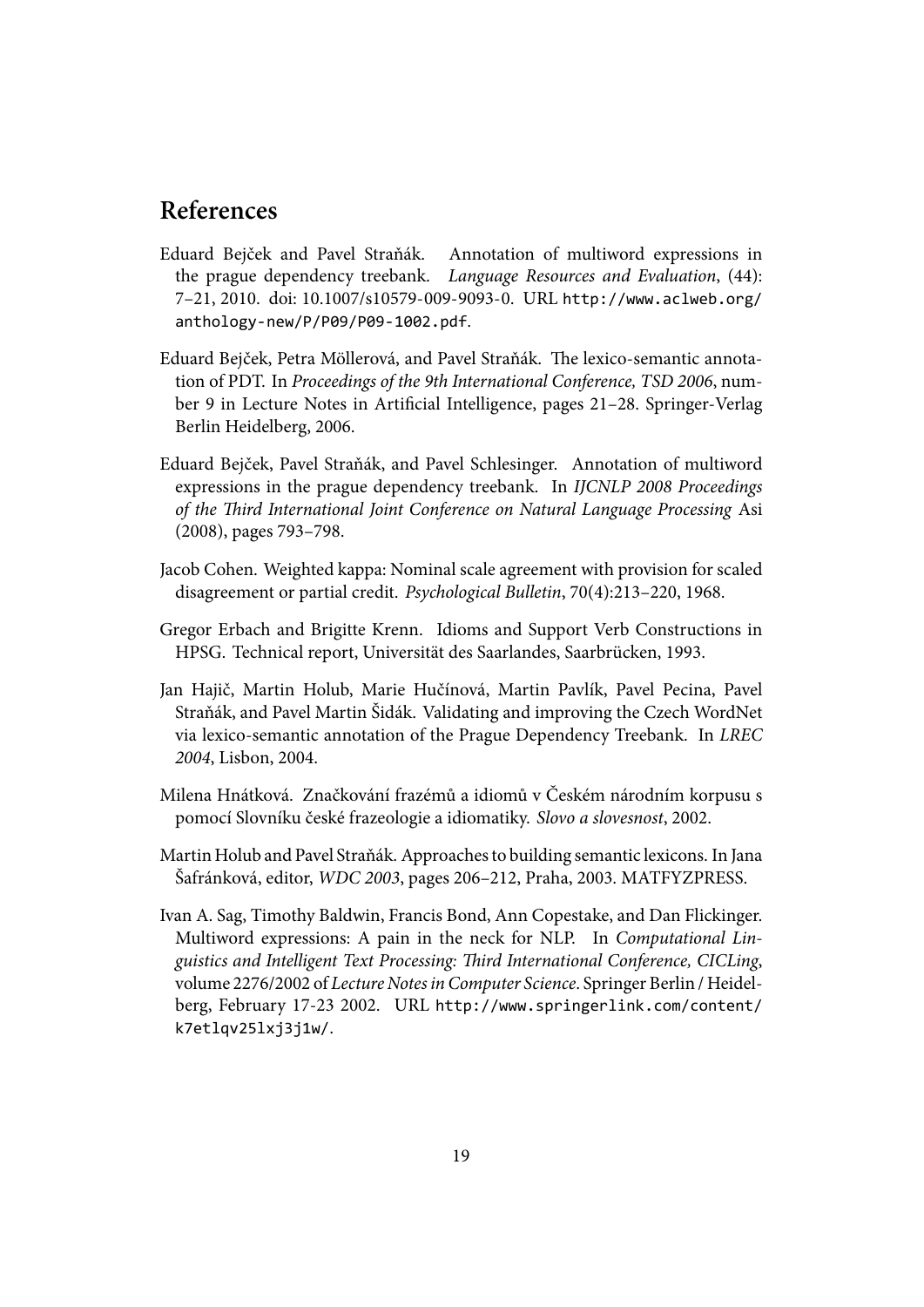## **List of Publications**

Eduard Bejček and Pavel Straňák. Annotation of multiword expressions in the prague dependency treebank. *Language Resources and Evaluation*, (44): 7–21, 2010. doi: 10.1007/s10579-009-9093-0. URL http://www.aclweb. org/anthology-new/P/P09/P09-1002.pdf.

Pavel Straňák and Jan Štěpánek. Representing Layered and Structured Data in the CoNLL-ST Format. In Alex Fang, Nancy Ide[, and Jonathan Weber,](http://www.aclweb.org/anthology-new/P/P09/P09-1002.pdf) editors, *[Proceedings of ICGL 2010](http://www.aclweb.org/anthology-new/P/P09/P09-1002.pdf)*, pages 143–152. City University of Hong Kong, 2010. ISBN 978-962-442-323-5.

Ondřej Bojar, Pavel Straňák, and Daniel Zeman. Data issues in English-to-Hindi machine translation. In *Proceedings of LREC 2010*, 2010.

Jan Hajič, Massimiliano Ciaramita, Richard Johansson, Daisuke Kawahara, Maria Antònia Martí, Lluís Màrquez, Adam Meyers, Joakim Nivre, Sebastian Padó, Jan Štěpánek, Pavel Straňák, Mihai Surdeanu, Nianwen Xue, and Yi Zhang. The CoNLL-2009 shared task: Syntactic and semantic dependencies in multiple languages. In *Proceedings of the 13th Conference on Computational Natural Language Learning (CoNLL-2009), June 4-5*, Boulder, Colorado, USA, 2009.

Eduard Bejček, Pavel Straňák, and Jan Hajič. Finalising multiword annotations in PDT. In *Proceedings of the 8th Conference on Treebanks and Linguistic eories*, pages 17–25. Università Cattolica del Sacro Cuore, 2009. ISBN 978-88-8311-712-1.

Ondřej Bojar, Pavel Straňák, Daniel Zeman, Gaurav Jain, Michal Hrušecký, Michal Richter, and Jan Hajič. Obtaining mediocre results with bad data and fancy models. In *Proceedings of ICON 2009: 7th International Conference on Natural Language Processing*, pages 316–321. NLP Association of India, 2009.

Ondřej Bojar, Pavel Straňák, and Daniel Zeman. English-hindi translation in 21 days. In Sriram Venkatapathy and Karthik Gali, editors, *Proceedings of the 6th International Conference on Natural Language Processing (ICON-2008) NLP Tools Contest*, Pune, India, 2008. NLP Association of India, International Institute of Information Technology, Hyderabad.

Eduard Bejček, Pavel Straňák, and Pavel Schlesinger. Annotation of multiword expressions in the prague dependency treebank. In *IJCNLP 2008 Pro*ceedings of the Third International Joint Conference on Natural Language Pro